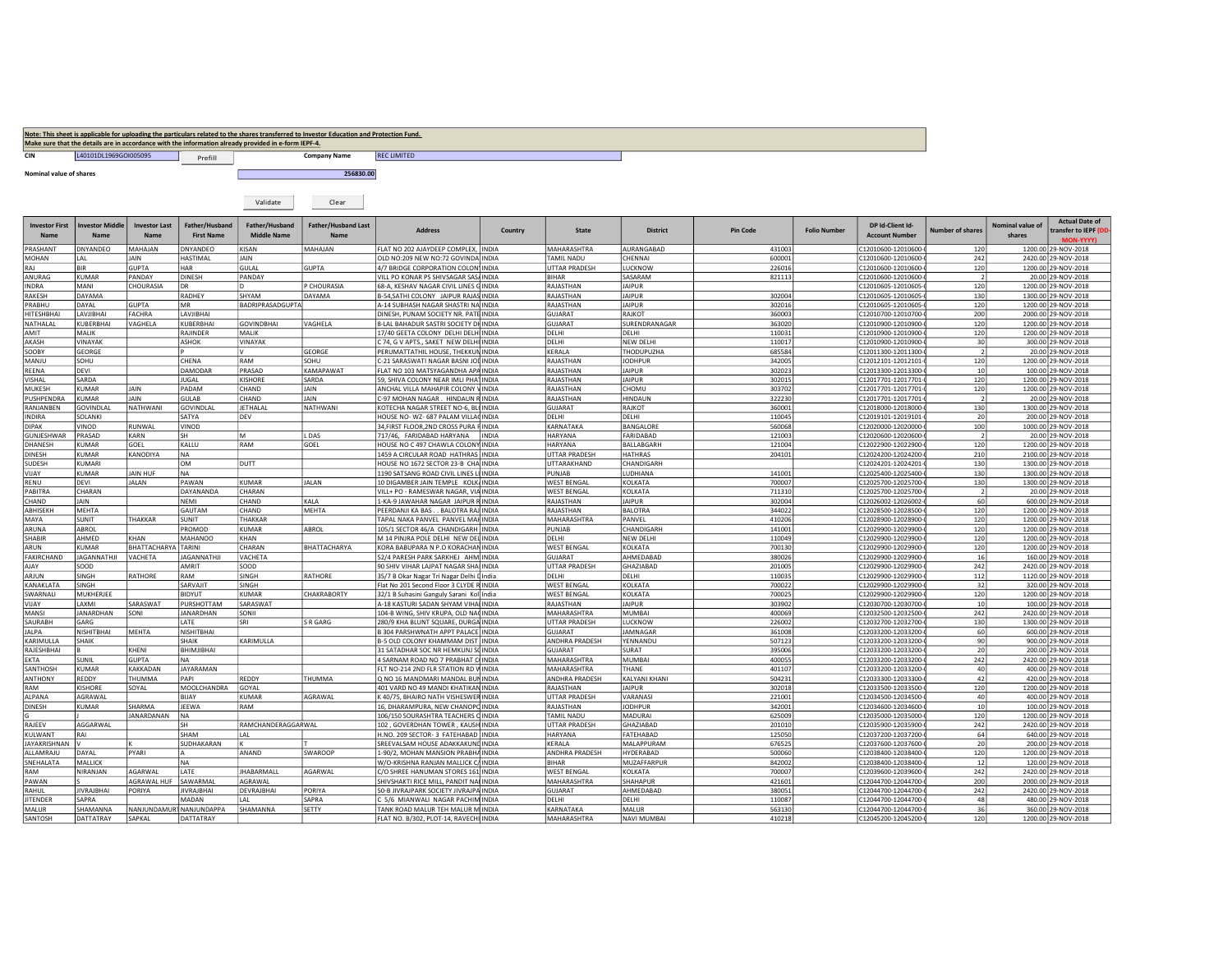| MAHENDEF                   | SINGH                | <b>BHANDRI</b>      | FATEH                   | SINGH                    | <b>BHANDR</b>          | 27/14 SECTOR 1 PUSHP VIHAR DELI INDIA                                         |              | DELHI                   | DELHI              | 110017           | C12045500-12045500-                         | 198            | 1980.00 29-NOV-2018                        |
|----------------------------|----------------------|---------------------|-------------------------|--------------------------|------------------------|-------------------------------------------------------------------------------|--------------|-------------------------|--------------------|------------------|---------------------------------------------|----------------|--------------------------------------------|
| <b>IIDENDRAN</b>           | l M                  |                     | SUKUMARAN               |                          |                        | MANAKKATTU KUNNUMMAL HOUSINDIA                                                |              | KERALA                  | <b>MAI APPURAM</b> | 679330           | C12047600-12047600-                         | 20             | 200.00 29-NOV-2018                         |
| KHARAITI                   | LAL                  | VIJ                 | SH                      | RAMLUBHAYAVIJ            |                        | H NO. 1-2, SARITA VIHAR, NEW DE INDIA                                         |              | DELHI                   | NEW DELHI          | 110076           | C12049100-12049100-                         | 103            | 1030.00 29-NOV-2018                        |
| SUDESH                     | KUMAR                | ANAND               | BABU                    | RAM                      | ANAND                  | H NO-558/11, GALI RUT WALI TOB. INDIA                                         |              | PUNJAB                  | <b>AMRITSAR</b>    | 143001           | C12049100-12049100                          | 110            | 1100.00 29-NOV-2018                        |
| <b>SNFH</b>                | <b>ATA</b>           | SETHIA              | MANGI                   | I AI                     | SETHIA                 | H. NO.-2382, SECTOR-8 FARIDABA INDIA                                          |              | HARYANA                 | FARIDARAD          | 121006           | C12050500-12050500-                         | 100            | 1000.00 29-NOV-2018                        |
| JOSE                       |                      | M                   | OLICKAL                 | KURIAN                   | MATHAI                 | OLICKAL(H) KUNHOME(PO) THOND INDIA                                            |              | KERALA                  | <b>THONDARNAC</b>  | 670731           | C12056700-12056700-                         | 2              | 20.00 29-NOV-2018                          |
| VENUGOPAL                  |                      |                     | VIJAYAN                 |                          |                        | KALATHINGAL HOUSE ATTUPURAM INDIA                                             |              | KERALA                  | THRISSUR           | 679561           | C12057300-12057300-                         | 22             | 220.00 29-NOV-2018                         |
| HANEEFA                    | PULIKKAI             |                     | MOIDEEN                 |                          |                        | PULIKKAL HOUSE EZHUR P O TIRURINDIA                                           |              | KERALA                  | TIRUR              | 676101           | C12057300-12057300                          | $\mathcal{P}$  | 20.00 29-NOV-2018                          |
| SHARDA                     | <b>HANKAR</b>        | <b>BORNARE</b>      | SHANKAR                 | KARBHARI                 | BORNARE                | GAURI SHANKAR HSG SOC, MADHA\ INDIA                                           |              | MAHARASHTRA             | KOPARGAON          | 423601           | C12059100-12059100-                         | 16             | 160.00 29-NOV-2018                         |
| SANGEETA                   | <b>JAIN</b>          |                     | SHRIKIRSHNA             |                          | KATLANA                | 5TH REWA PARK SOC. NR-MAHAKA INDIA                                            |              | GUJARAT                 | VADODARA           | 390022           | C13016700-13016700-                         | 162            | 1620.00 29-NOV-2018                        |
| VALLIAPPAN                 |                      |                     | KULANDAYAN              |                          |                        | 173. KAILASH 8TH STREET, A MAIN INDIA                                         |              | AMIL NADU               | <b>BANGALORI</b>   |                  | C13017400-13017400                          |                |                                            |
|                            | ĸг                   |                     |                         |                          |                        |                                                                               |              |                         |                    |                  |                                             | 120            | 1200.00 29-NOV-2018                        |
| CHAND                      | MAI                  | KABRA               | <b>MOOI</b>             | CHAND                    | KABRA                  | 209.HARAN LAIN SIROHI RAJASTH INDIA                                           |              | RAJASTHAN               | <b>SIROHI</b>      | 307001           | C13017600-13017600                          | 130            | 1300.00 29-NOV-2018                        |
| PRAVIN                     | <b>/ITHAL</b>        | SHIRKE              | VITHAL                  |                          |                        | B/3, NAVRE BAUG APT, OPP, PLATF INDIA                                         |              | MAHARASHTRA             | MUMBAI             | 400024           | C13018700-13018700                          | 120            | 1200.00 29-NOV-2018                        |
| <b>MADIA</b>               | VIJAYKUMAR           | PRABHUDAS           | <b>NA</b>               |                          |                        | RIDDHI-SIDDHI, RAJHANS SOCIETY, INDIA                                         |              | GUJARAT                 | RAJKOT             | 360001           | C13019900-13019900                          | 242            | 2420.00 29-NOV-2018                        |
| <b>VIIAYAI AKSHMI</b>      |                      |                     | UMASHANKAR              |                          |                        | 16 KATTABOMMAN STREET GUGAILINDIA                                             |              | AMIL NADU               | SAIFM              | 636006           | C13041400-13041400                          | 16             | 160.00 29-NOV-2018                         |
| ANKUR                      | SHARMA               |                     | NATHU                   | I AI                     | SHARMA                 | B 72 CHHATRI YOJNA VAISHALI NA(INDIA                                          |              | RAJASTHAN               | <b>NJMER</b>       | 305006           | C13041400-13041400-                         | $\overline{2}$ | 20.00 29-NOV-2018                          |
|                            |                      | SHARMA              | <b>NATHA</b>            | RAM                      | SHARMA                 | . 2 201 SHAHEED NAGAR AGRA UTINDIA                                            |              | UTTAR PRADESH           | AGRA               | 282001           | C13041400-13041400-                         | 120            | 1200.00 29-NOV-2018                        |
| SAMYAK                     |                      | BHUTA               | NIRANJAN                |                          |                        | 111 16 6 NEW NARMADA CO CHHAINDIA                                             |              | GUJARAT                 | BARODA             | 390002           | C13041400-13041400-                         | 242            | 2420.00 29-NOV-2018                        |
| KIRPAL                     | SINGH                | GILL                | DALIP                   | SINGH                    |                        | 2 VIKAS VIHAR BHUPINDRA NAGAR INDIA                                           |              | PUNJAB                  | PATIALA            | 147001           | C13041400-13041400-                         | 120            | 1200.00 29-NOV-2018                        |
| KULDEEP                    | SINGH                |                     | KADAM                   | SINGH                    |                        | H NO 137 SECTOR 13 EXTN U E KAI INDIA                                         |              | HARYANA                 | KARNAL             | 132001           | C13041400-13041400-                         | 130            | 1300.00 29-NOV-2018                        |
| <b>BINA</b>                | SAJEEV               |                     |                         |                          | NAIR <sup></sup>       | 407 NALANDA APARTMENT 4TH FL INDIA                                            |              | <b>IHARKHAND</b>        | RANCHI             | 834002           | C13041400-13041400-                         | 88             |                                            |
|                            |                      |                     |                         |                          |                        |                                                                               |              |                         |                    |                  |                                             |                | 880.00 29-NOV-2018                         |
| ANIL                       | <b>OMPRAKASH</b>     | RAMRAKHIYA          | OMPRAKASH               |                          |                        | 31 NIRMALA APPERTMENT 15 2 JUI India                                          |              | GUJARAT                 | RAJKOT             | 360001           | C13041400-13041400-                         | 96             | 960.00 29-NOV-2018                         |
| PRADEEP                    | <b>GHANSHYAM</b>     | MOTWANI             | GHANSHYAM               |                          |                        | E 36 AMBICA DUPLEX NARODA AH INDIA                                            |              | GUJARAT                 | AHMEDABAD          | 380024           | C13041400-13041400-                         | 120            | 1200.00 29-NOV-2018                        |
| SUYASH                     | <b>JAITLY</b>        |                     | SUNDHKAR                | <b>JAITLY</b>            |                        | C-22 1ST FLOOR RDC RAJNAGAR GINDIA                                            |              | UTTAR PRADESH           | GHAZIABAD          | 201001           | C13041400-13041400-                         | 120            | 1200.00 29-NOV-2018                        |
| DR                         | ANITA                | <b>CUMARI</b>       | SUKHDEO                 | SINGH                    |                        | C 297 PRADHAN MARG MALVIYA N India                                            |              | RAJASTHAN               | <b>IAIPUR</b>      | 302017           | C13041400-13041400-                         | 120            | 1200.00 29-NOV-2018                        |
| PRATAP                     | SINGH                | <b>BABEL</b>        | KARAN                   |                          |                        | RAJ TOWER SEC 19 ROOM NO 401 India                                            |              | MAHARASHTRA             | NAVI MUMBAI        | 410210           | C13041400-13041400-                         | 47             | 470.00 29-NOV-2018                         |
| ANAND                      | PRAKASH              |                     | RAJA                    | RAM                      |                        | 127 SAROJANI NAGAR NEW DELH INDIA                                             |              | DELHI                   | NEW DELHI          | 110023           | C13041400-13041400-                         | 106            | 1060.00 29-NOV-2018                        |
| NITIN                      | MAHESHWARI           |                     | RAVINDRA                | MOHAN                    |                        | HOUSE NUMBER-13 BEHIND SHIEL INDIA                                            |              | UTTAR PRADESH           | AGRA               | 282005           | C13041400-13041400-                         | 130            | 1300.00 29-NOV-2018                        |
| <b>RAJENDRA</b>            | KUMAR                | <b>JAGINBHAI PA</b> | <b>ENAGINBHAI</b>       |                          |                        | 15 GOVT OFFICERS COLONY NEAR INDIA                                            |              | GUJARAT                 | BARODA             | 390007           | C13041400-13041400-                         | 120            | 1200.00 29-NOV-2018                        |
| RAMA                       | KANT                 | <b>VISHRA</b>       | RAM                     | KAILASH                  | MISHRA                 | 28C 4 ALLAHAPUR ALLAHABAD UT INDIA                                            |              | UTTAR PRADESH           | ALLAHABAD          | 211006           | C13041400-13041400-                         | 116            | 1160.00 29-NOV-2018                        |
| PANKAJ                     | <b>UMAR</b>          | <b>BHUSHAN</b>      | <b>JANKI</b>            | PRASAD                   |                        | C O SRI DHANANJAY KUMAR BHUSI INDIA                                           |              | <b>BIHAR</b>            | PATNA              | 800020           | C13041400-13041400-                         | 158            | 1580.00 29-NOV-2018                        |
|                            | <b>AGARWA</b>        |                     |                         |                          |                        |                                                                               |              |                         |                    |                  |                                             |                |                                            |
| SUDHA                      |                      |                     | NA                      |                          |                        | A/2 INDRAPARASTH ELLORA PARK INDIA                                            |              | GUJARAT                 | VADODARA           | 390007           | IN300020-IN300020-1                         | 120            | 1200.00 27-NOV-2018                        |
| RIKKI                      | <b>HAUDHARY</b>      |                     | <b>SUDHIR</b>           | CHAUDHARY                |                        | HOUSE NO-241 SECTOR-9 HARYAN INDIA                                            |              | HARYANA                 | FARIDABAD          | 121006           | IN300118-IN300118-1                         | 242            | 2420.00 27-NOV-2018                        |
| SUSHIL                     | <b>IJMAR</b>         | <b>JAIN</b>         |                         |                          | AIN                    | 2360 CHATTA SHAHJI CHAWRI BAZ INDIA                                           |              | DELHI                   | NEW DELHI          | 110006           | IN300118-IN300118-1                         |                | 10.00 27-NOV-2018                          |
| <b>SURESH</b>              | SHARMA               |                     | LATE                    |                          | D SHASTRI              | 5242 II FLOOR BARA TOOTI CHOWK INDIA                                          |              | DELHI                   | NEW DELHI          | 110006           | IN300118-IN300118-1                         | 120            | 1200.00 27-NOV-2018                        |
| MEENU                      | BANSAL               |                     | ANIL                    | BANSAL                   |                        | C 11/209 SECTOR 3 ROHINI DELHI INDIA                                          |              | DELHI                   | NEW DELHI          | 110085           | IN300118-IN300118-1                         | 210            | 2100.00 27-NOV-2018                        |
| ANII                       | BANSAL               |                     | <b>BADLU</b>            | RAM                      | BANSAL                 | C 11/209 SECTOR 3 ROHINI DELHI  INDIA                                         |              | DELHI                   | NEW DELHI          | 110085           | IN300118-IN300118-1                         | 162            | 1620.00 27-NOV-2018                        |
| SONAM                      | <b>GUPTA</b>         |                     | SUNIL                   | <b>KUMAR</b>             |                        | E-5 MCD FLATS BHAMASHAH MAR INDIA                                             |              | DELHI                   | NEW DELHI          | 11000            | IN300118-IN300118-1                         | 10             | 100.00 27-NOV-2018                         |
| KALPANABEN                 | <b>UPADHIYAY</b>     |                     | SATISHBHA               | <b>UPADHIYAY</b>         |                        | AT POST TIGHRA, TAL. PARDI, DIST INDIA                                        |              | GUJARAT                 | VALSAD             | 396185           | IN300159-IN300159-1                         | 42             | 420.00 27-NOV-2018                         |
| RAKESH                     | KHANNA               |                     | <b>NA</b>               |                          |                        | B-4-18, KRISHAN NAGAR DELHI                                                   | <b>INDIA</b> | DELHI                   | NEW DELHI          | 110051           | IN300183-IN300183-1                         | 242            | 2420.00 27-NOV-2018                        |
| PRAMOD                     | <b>BHARDWA</b>       |                     | SH                      | GOPAL                    | KRISHAN BHARDWAJ       | A - 36 SARI EXTENSION ADARSH NA INDIA                                         |              | DELHI                   | <b>NEW DELHI</b>   | 110033           | IN300206-IN300206-1                         | 130            | 1300.00 27-NOV-2018                        |
| SHYAMALENDU                | SAHOO                |                     | BHOLANATH               | SAHOO                    |                        | 49 HOUSING BOARD COLONY NAGE INDIA                                            |              | ORISSA                  | BHUBANESHWAR       | 751002           | IN300214-IN300214-1                         | 242            | 2420.00 27-NOV-2018                        |
|                            |                      |                     |                         |                          |                        |                                                                               |              |                         |                    |                  |                                             |                |                                            |
| AJAY                       | <b>GUPTA</b>         |                     |                         | KUMAR                    |                        |                                                                               |              |                         |                    |                  |                                             |                |                                            |
| SUJIT                      |                      |                     | PAWAN                   |                          | <b>GUPTA</b>           | H NO B IV 219 KACHI GALI LUDHIA INDIA                                         |              | PUNJAB                  | LUDHIANA           | 141008           | IN300214-IN300214-1                         | 40             | 400.00 27-NOV-2018                         |
|                            | <b>UMAR</b>          | EAL                 | CHAND                   | MOHAN                    | SEAL                   | B T P S TOWN SHIP M BANSBERIA INDIA                                           |              | WEST BENGAL             | CHINSURA           | 712503           | IN300214-IN300214-1                         | 200            | 2000.00 27-NOV-2018                        |
|                            | MUNNANGIPHAN VENKATA | BHUSHAN KUMA NA     |                         |                          |                        | FLAT NO 1303 ANDHRA BANK OFFICINDIA                                           |              | MAHARASHTRA             | MUMBAI             | 400086           | IN300214-IN300214-1                         | 150            | 1500.00 27-NOV-2018                        |
| NEMICHAND                  | JAIN                 |                     | HASTIMALJI              |                          |                        | 4, JM LANE 1ST FLOOR BALEPET BA INDIA                                         |              | KARNATAKA               | BANGALORE          | 560053           | IN300214-IN300214-1                         | 135            | 1350.00 27-NOV-2018                        |
| RAJESH                     |                      |                     | KANNAN                  |                          |                        | PLOT NO 368 GURU SARAVANA AP' INDIA                                           |              | <b>TAMIL NADU</b>       | CHENNAI            | 600078           | IN300214-IN300214-1                         | 242            | 2420.00 27-NOV-2018                        |
| SHYAM                      | SUNDER               | GINDORIA            | CHHITAR                 | MAL                      | GINDORIA               | C/O JUTEX INDIA 11, POLLOCK STRE INDIA                                        |              | <b>WEST BENGAL</b>      | KOLKATA            | 700001           | IN300327-IN300327-1                         | 242            | 2420.00 27-NOV-2018                        |
|                            | BHASKARA             | RAO                 |                         | BASAVAIAH                |                        | 8-2-601/G/136 GOWRI SHANKAR CINDIA                                            |              | TELANGANA               | HYDERABAD          | 500034           | IN300394-IN300394-1                         | 20             | 200.00 27-NOV-2018                         |
| <b>JIGNASHABEN</b>         | SHAH                 |                     | SUBHASHCHANDRA          |                          |                        | 38/450 GUJARAT HOUSING BOARD INDIA                                            |              | <b>GUJARAT</b>          | VADODARA           | 390019           | IN300394-IN300394-1                         | 120            | 1200.00 27-NOV-2018                        |
|                            |                      |                     | NIHAL                   |                          |                        |                                                                               |              |                         |                    |                  |                                             |                |                                            |
| JAGJEET                    | SINGH                |                     |                         | SINGH                    |                        | H NO 3152 URBAN ESTATE PHASE NINDIA                                           |              | PUNJAB                  | LUDHIANA           | 141002           | IN300394-IN300394-1                         | 120            | 1200.00 27-NOV-2018                        |
| <b>NANDURI</b>             | RAJLAXMI             |                     | NANDURI                 | RAVI                     |                        | D NO-2-1-563/2 OPP- SHANKAR MAINDIA                                           |              | TELANGANA               | HYDERABAD          | 500044           | IN300394-IN300394-1                         | 120            | 1200.00 27-NOV-2018                        |
|                            |                      | NAGA PRASAD         | <b>NA</b>               |                          |                        | 203/33 A B OFFICERS ORTS OSHIWAINDIA                                          |              | MAHARASHTRA             | <b>MUMBAI</b>      | 400102           | IN300394-IN300394-1                         | 120            | 1200.00 27-NOV-2018                        |
|                            | NATARAI              |                     | SURULIKAMATCHI CHETTIAR |                          |                        | 73 BOMMAIYASAMY KOIL ST SOUT INDIA                                            |              | <b>TAMIL NADU</b>       | MADURAI            | 625518           | IN300394-IN300394-1                         | 120            | 1200.00 27-NOV-2018                        |
|                            |                      | C NAIDU             | KOLLU                   | KOLLU                    | KONDAIAH               | A B H-3-2 S B M 4 /1 M I G 2-85 ABI INDIA                                     |              | ANDHRA PRADESH          | KURNOOL            | 518003           | IN300394-IN300394-1                         | 120            | 1200.00 27-NOV-2018                        |
| <b>BEERA</b>               | NEGI                 |                     | <b>DINESH</b>           | SINGH                    | NEGI                   | B-62, I.N.A. COLONY NEW DELHI  INDIA                                          |              | DELHI                   | NEW DELHI          | 110023           | IN300468-IN300468-1                         | 120            | 1200.00 27-NOV-2018                        |
| PARMINDER                  |                      |                     | ANIL                    | KUMAR                    |                        | QUARTER NO I 701 TYPE IV HYDER/ INDIA                                         |              | MAHARASHTRA             | MUMBAI             | 400036           | IN300484-IN300484-1                         | 130            | 1300.00 27-NOV-2018                        |
| DILIP                      | <b>KUMAR</b>         | HORE                | IT                      | HARAPRASANNA             | HORE                   | P/17 NEW CIT ROAD 3RD FLOOR KINDIA                                            |              | <b>WEST BENGAL</b>      | KOLKATA            | 700014           | IN300484-IN300484-1                         | 242            | 2420.00 27-NOV-2018                        |
| SHAH                       | RASHMI               |                     | RAMESH                  | NATVARLAI                | SHAH                   | D/3/24 GIRNAR COMPLEX AMRAI R INDIA                                           |              | MAHARASHTRA             | SANGLI             | 416416           | IN300484-IN300484-1                         | 18             | 180.00 27-NOV-2018                         |
|                            |                      | PARIKH              | RATILAL                 |                          | PARIKH                 | 4TH FLOOR, N W KAMALDEEP FLAT INDIA                                           |              | <b>GUJARAT</b>          | AHMEDABAD          | 380006           | IN300484-IN300484-1                         | 50             | 500.00 27-NOV-2018                         |
| MADHU                      | <b>JOSHI</b>         |                     | SHREE                   | <b>UJAMSINGH</b><br>DHAR | KOSHAL                 | DG 963 SAROJINI NAGAR NEW DE INDIA                                            |              | DELHI                   |                    | 110023           | IN300513-IN300513-1                         | 120            | 1200.00 27-NOV-2018                        |
| KAMAL                      | GANGULY              |                     |                         |                          |                        |                                                                               |              |                         | NEW DELHI          |                  |                                             |                |                                            |
|                            |                      |                     | <b>BISWANATH</b>        | GANGULY                  |                        | BLOCK 2 FLAT 404 GARDEN ESTATE INDIA                                          |              | MAHARASHTRA             | THANE              | 400610           | IN300513-IN300513-1                         | 120            | 1200.00 27-NOV-2018                        |
| DEVEN                      | RAMCHANDRA DHANAK    |                     | RAMCHANDRA              | SHIVRAM                  | DHANAK                 | 803/F2 SUCCESS TOWER PANCHVA   INDIA                                          |              | MAHARASHTRA             | PUNE               | 41100            | IN300513-IN300513-1                         | 200            | 2000.00 27-NOV-2018                        |
| PUSHPA                     | PARWANI              |                     | JEETENDRA               | PARWANI                  |                        | H NO 11 JAMALPURA GALI NO 2 BE INDIA                                          |              | RAJASTHAN               | <b>BEAWAR</b>      | 305901           | IN300513-IN300513-1                         | 120            | 1200.00 27-NOV-2018                        |
| FAISAL                     |                      |                     | <b>MASOOD</b>           | AKHTAR                   | ZAIDI                  | 89 KILA UNNAO UNNAO UTTAR PRINDIA                                             |              | UTTAR PRADESH           | UNNAO              | 20980            | IN300513-IN300513-1                         | 120            | 1200.00 27-NOV-2018                        |
| YOGENDRA                   | SINGH                |                     | VIJAYPAL                | SINGH                    |                        | P 131/16 NAUSEN BAUGH INS HAM INDIA                                           |              | MAHARASHTRA             | <b>MUMBAI</b>      | 40009            | IN300513-IN300513-1                         | 50             | 500.00 27-NOV-2018                         |
|                            | AYASREE              |                     | RENGASAMY               |                          |                        | 52 WEST CHITRA STREET SRIRANGA INDIA                                          |              | <b>TAMIL NADU</b>       | TIRUCHIRAPPALLI    | 620006           | IN300513-IN300513-1                         | 238            | 2380.00 27-NOV-2018                        |
| VIKYATH                    | KUMAR                |                     |                         |                          | SHETTY                 | B 104 LOTUS GUNDECHA VALLEY O INDIA                                           |              | MAHARASHTRA             | MUMBAI             | 40010            | IN300513-IN300513-1                         | 66             | 660.00 27-NOV-2018                         |
| <b>AWAN</b>                | KUMAR                |                     | BHASO                   | PANDIT                   |                        | ASHA 5/21 NEW NAVY NAGAR COL INDIA                                            |              | MAHARASHTRA             | MUMBAI             | 400005           | IN300513-IN300513-1                         | 70             | 700.00 27-NOV-2018                         |
| <b>CANAYALA</b>            | NACHANMAL            | KANJANI             | NACHANMAL               | DATARAM                  | KANJANI                | 32 / 64 SUNIL CHAMBER MERGHAV INDIA                                           |              | GUJARAT                 | AHMEDABAD          | 380001           | IN300685-IN300685-1                         | 130            | 1300.00 27-NOV-2018                        |
| <b>IJENDER</b>             | MOHAN                | <b>GUPTA</b>        | DEVI                    | CHAND                    |                        | H. NO. 1591 , SECTOR -9 , URBAN E INDIA                                       |              | HARYANA                 | FARIDARAD          | 121006           | IN300708-IN300708-1                         | 120            | 1200.00 27-NOV-2018                        |
| <b>JINESH</b>              | SIKKA                |                     | RAM                     | NATH                     | SIKKA                  | G 167 PREET VIHAR DELHI                                                       | INDIA        | DELHI                   | NEW DELHI          | 110092           | IN300724-IN300724-1                         | 400            | 4000.00 27-NOV-2018                        |
| BDUR                       | RAUF                 |                     | LATE                    | GOLAP                    | <b>RAHMAN MOLLAH</b>   |                                                                               |              |                         | KOLKATA            |                  |                                             |                |                                            |
|                            |                      | MOLLAH              |                         |                          |                        | KC - 645, SECTOR-3 SALTLAKE CITY INDIA                                        |              | <b>WEST BENGAL</b>      |                    | 700098           | IN300958-IN300958-1                         | 120            | 1200.00 27-NOV-2018                        |
| AKSHAY<br><b>LITPALGIR</b> | GOEL                 | GOSWAMI             | CHANDER<br>NARENDRAGIRI | <b>BHUSHAN</b>           | GOFI<br><b>GOSWAMI</b> | 42-A J AND K POCKET DILSHAD GAR INDIA<br>PINAKIN, 3. PARASANA NAGAR, NR INDIA |              | <b>DELHI</b><br>GUJARAT | NEW DELH<br>RAJKOT | 110096<br>360001 | IN300966-IN300966-1<br>IN300974-IN300974-10 | 120<br>120     | 1200.00 27-NOV-2018<br>1200.00 27-NOV-2018 |